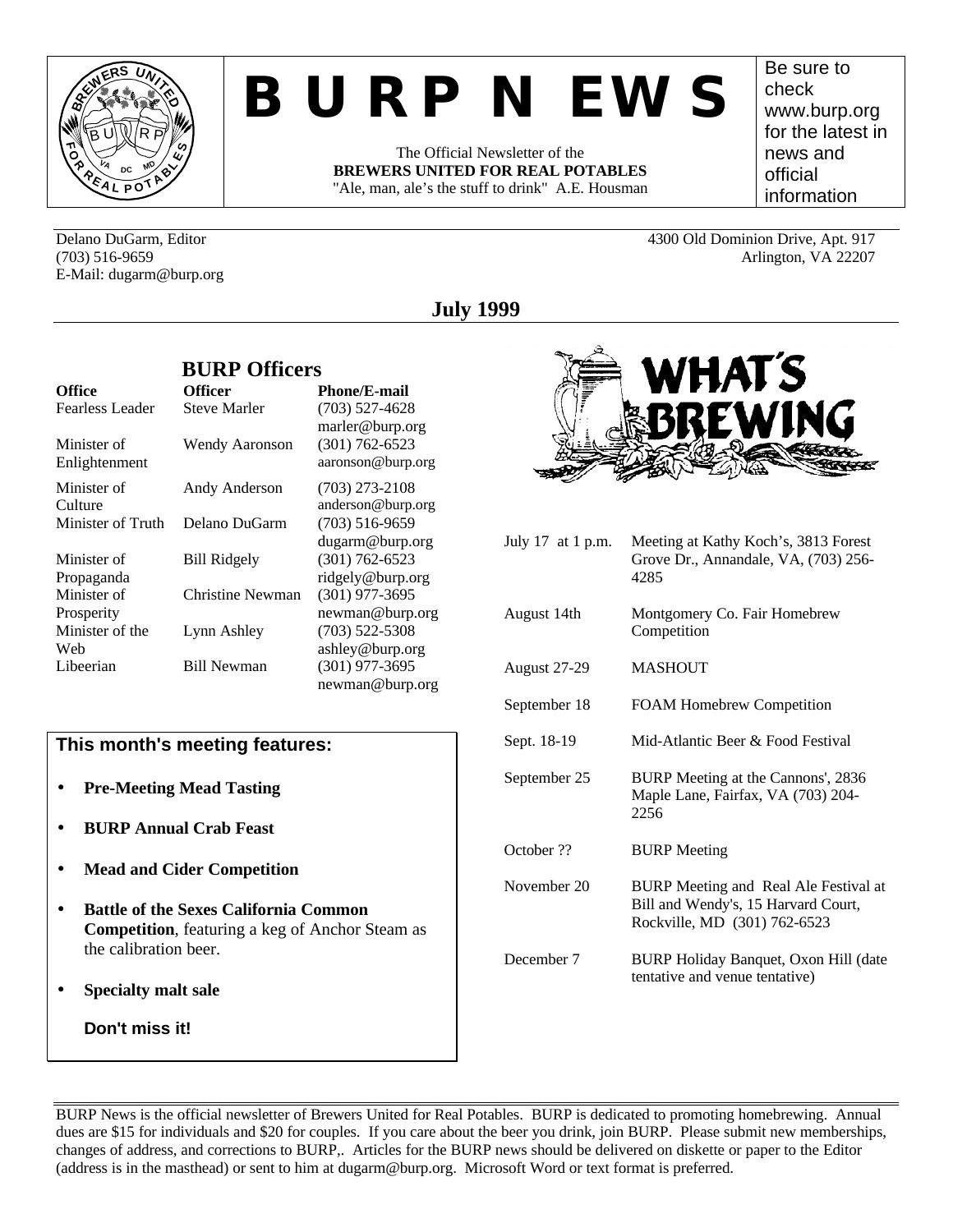## **Marler Madness**

#### Steve Marler, Fearless Leader

Another Spirit of Free Beer is behind us, and we can look back on this event with great satisfaction. At our last meeting we handed out the prizes to the winners of this year's SoFB, and I am happy to say there was a lot of good stuff! If you did not enter, you really should have. There was a lot of loot to be had, not to mention the great feedback you would have received from our excellent judges. The June meeting was unusual in that we had remarkably mild weather for a change. Tom Cannon was in disbelief having stood on Larry and Trish Koch's hill handing out prizes as the sun beat down on him in  $90 + degree$  heat for the previous two years. I guess it was just my good weather karma. Special thanks to Larry and Trish for once again hosting the SoFB awards ceremony.

The dog days of summer are here and with the heat, humidity, and hazy skies comes summer activities. I don't know how the idea of summer being a slow and relaxing time of the year ever came about. If you are like Teresa and me, every weekend through September is booked. I hope that you will make time for BURP during your busy summer. Our next meeting includes the Crab Feast and the Battle of the Sexes competition and it will take place on July 17. Mash-Out takes place August 27 through August 29, and the BURP Oktoberfest meeting will take place on September 25. Hope to see you at all these fun BURP events.

Six months have passed since I was elected as your Fearless Leader. I am not sure if I have met your expectations or have made much of a difference. I wanted to take a moment and review what has been done and what I would like to see happen before the end of my term.

Early this year we implemented a new meeting format whereby the business part of the meeting takes place at the beginning of the meeting instead of at the end. I believe this it has worked well and has not caused any major disruptions. What do you think?

I tried to put in place an informal mentoring program by taking requests from any members who wanted to learn more about brewing by brewing with a more experienced brewer. Although there were a couple of responses to this offer, I had expected the demand to be higher. However, I am happy to say that those who responded did have the opportunity to brew with a more experienced brewer so I think the program was a success.

The cabinet had decided that instead of publishing new member profiles in the newsletter, we would introduce the new members at BURP meetings. However, I have not done a good job remembering to do this. I think it has had a positive impact on the new members and has been beneficial to the members in attendance when I have done it. I will try to do a better job on this at future meetings. But, feel free to remind me if I forget!

One of the issues that I campaigned on was to emphasize home brewing, since BURP is a club for home brewers. Based on preliminary data, I do not think I have done a good job on this issue. BURP did not have many members enter into the AHA National Competition. We had 100 fewer entries in this year's SoFB competition than we did last year. However, I have not seen the data on what percentage of this drop was due to the decrease in BURP member entries. I am not sure how much this is due to how busy BURP members are, the declining interest in home brewing, or a declining interest in entering home brew competitions. In fact, these competitions may not be good indicators of our members' home brewing activities, but I thought they were worth noting.

Beyond more educational opportunities, fun competitions, and BURP subsidizing entry fees for major competitions, I am not sure what the club can do to promote home brewing within its membership. I welcome your ideas and comments.

What about the last 6 months of my reign of terror? We will have our first brewers' challenge competition at the July meeting. I know of at least 10 groups that have brewed an Anchor clone and will be entering them in this competition. Our second brewers' challenge will be at the at the October meeting. The continued growth of the BURP Real Ale competition that former Fearless Leader Tom Cannon started is another important activity focused on home brewing. We are also planning to move forward with the Reinheitsgebot/ BJCP Exam Education Series this fall. I hope that we have a lot of participation in all these BURP sponsored activities.

I am serious about getting your feedback and ideas. Please send me an e-mail at marler@burp.org, give me a call at 703- 527-4628, or you can send me a letter at 2009 N. Upland St., Arlington VA 22207. I look forward to making the next six months even better!

Thanks for reading.

## **Recent Club Competition Winners**

Delano DuGarm, Minister of Truth

April (Bock) May (Belgian)

2nd Steve Marler 2nd Delano DuGarm

1st Bill and Wendy 1st Keith Chamberlin 3rd Mike Megown 3rd Andy Anderson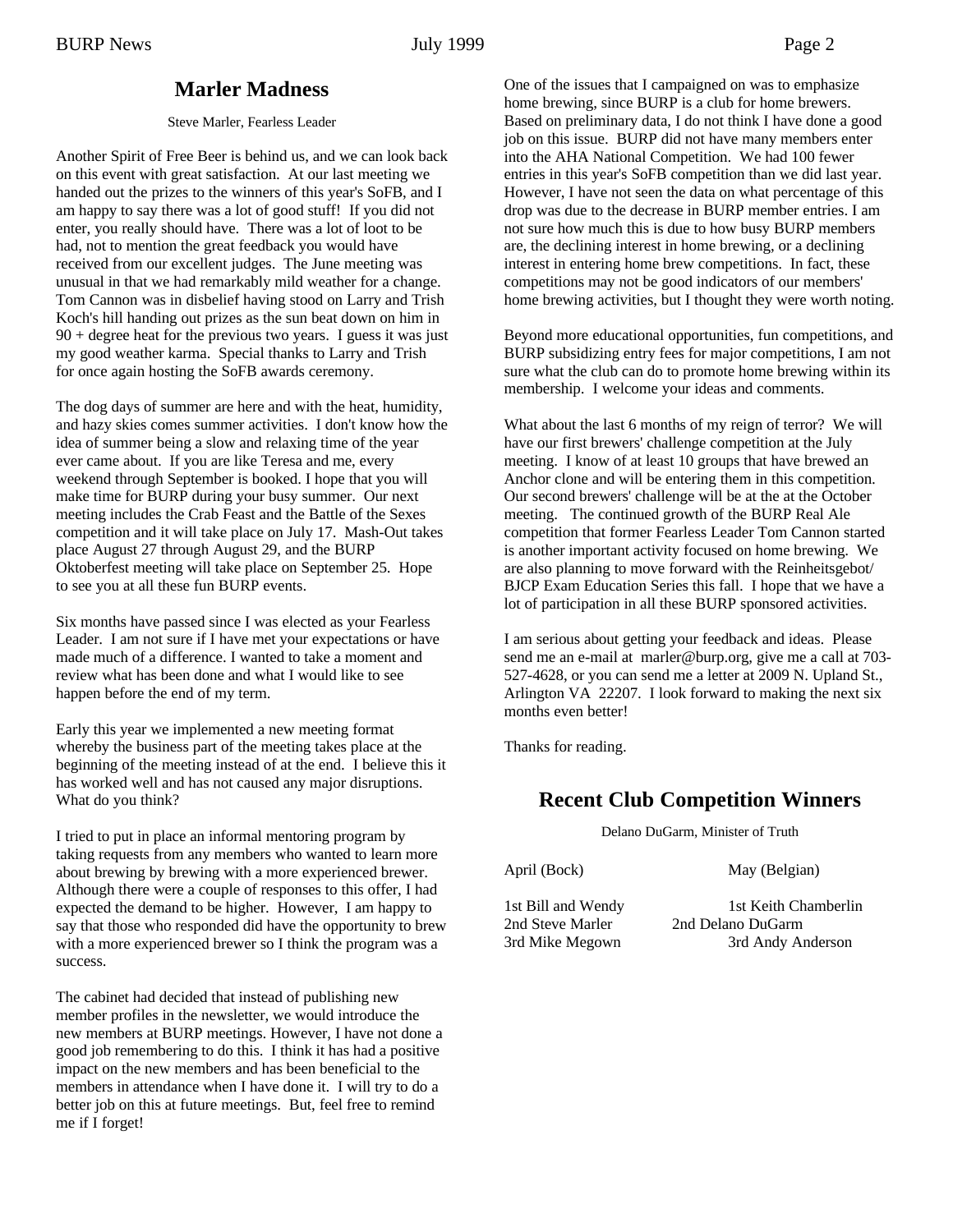## **BURP Brewer of the Year**

Steve Marler, Fearless Leader

The latest standings

Mike Megown - 12 Andy Anderson - 10 Bill and Wendy - 8 Keith Chamberlin - 6 Robert Stevens - 6 Steve Marler - 6 Delano DuGarm - 5 Paul Fiorino - 5 Jay Adams - 4 Robbie Ludwick - 3 Bob Dawson - 3 Dave Pyle - 3 Bob and Alexis Maher - 3 Tom and Collen Cannon - 3 Pat and Janet Crowe - 3 Jim Lebo - 2 Art Blanchard - 2 Dave Belman - 1 Wild Willie - 1 David Canger - 1 Bob Kepler and Betsy Kliks - 1 Mike Souza - 1

# **Spirit of Free Beer VII**

Andy Anderson, Minister of Culture

Prizes for Spirit of Free Beer (SoFB) competition winners were announced and handed out at the June meeting and, just as in past years, winners were shocked at the quantity and quality of prizes given to the winners. Credit for the prize packages is due to the generosity of dozens of companies, providing BURP with everything from 50# sacks of grain to pub mirrors, glassware, hops, and yeast. Steve Marler did an outstanding job coordinating the loot ... erh ... make that "coordinating the prizes", just as he did last year. A typical  $1<sup>st</sup>$ Place Prize was worth at least \$75 in goods and gift certificates. When you look at your score sheets, remember to notice all the various contributors listed on the back page of your form. These are the wonderful contributors who make the SoFB such a rewarding contest – at least for the winners.

This year we had 324 entries. That's down from last year's peak of 439, but it's similar to the percentage decrease found in other competitions (AHA Nationals dropped by around 500.) Just why our hobby has seen a recent downturn is open to speculation, but what is certain is the consistency and quality of SoFB. Several of the guest judges were quite impressed with the smooth flow of the contest. That's something we can all take credit for.

I would like to thank all the BURPers who pitched in to make this contest such a success this year. While any list ends up running the risk of slighting those mistakenly omitted, please let me take the risk by publicly acknowledging the work provided by the following people: Tom Cannon, Bruce Bennett, Alison Skeel, Jim & Linda Rorick, Jim Tyndall, Jude Wang, Delano & Katy DuGarm, Lynn Ashley, and last-butdefinitely-not-least Robert Stevens.

We are already thinking of ways to improve upon this year's success. The goal is for each Spirit of Free Beer to better than the previous. It's a tough goal, but it makes for a great competition. If you have any ideas or suggestions on how to make it run better, please let me know. I want to collect all these ideas and then present them to my successor as the Lessons Learned from SoFB 99.

# **Specialty Malt Sale**

Delano DuGarm, Minister of Truth

Save, save, save on specialty malts at the July meeting. Due to the generosity of Oxford Brewing Company we have a large amount of specialty malts for sale for only \$3 for a gallon zip-lock bag (about five pounds). Specialty malts for sale include Munich, black patent, and hundreds of pounds of Paul's Caramalt. This is described on their web site as "similar to Crystal but has a much lower color, around 30° EBC. It is produced in much the same way as Crystal but the final roast stage is extended and at lower temperatures to meet the requirements for lower color, higher extract and higher moisture. Unlike Crystal the endosperm does not liquify but remains 'floury'. Consequently it is used where sweetness is less important but some color enhancement and a 'dry' flavor is required, usually in lagers." Remember: if you don't buy these specialty malts now, you'll probably win them in upcoming raffles.

## **BURP EDUCATION UPDATE**

Wendy Aaronson, Minister of Enlightenment

**JULY EDUCATIONAL TASTING**: One of the competitions that will be held during the July meeting is the mead and cider competition. The winner will be entered in the AHA club only competition. To further educate us on the flavor profile and technical flaws of meads, Mark Cassels, the Mead Man, will lead a discussion and tasting of honey and mead. Mark is a BURP member (when he rejoins this month) who took the BJCP classes a few years ago. He recently moved to Shepardstown, WV to start a meadery. He has over 30 varieties of honey and often experiments with adding honey to his beers. His recent heather ale made with heather honey from Scotland recently went to the second round of AHA. This will be a great opportunity to learn about the subtleties of this nectar and prepare for judging in this category. Individuals who participate in this tasting, including non-BJCP judges, are encouraged to judge at the BURP Mead and Cider Club Competition. The tasting will begin 30 minutes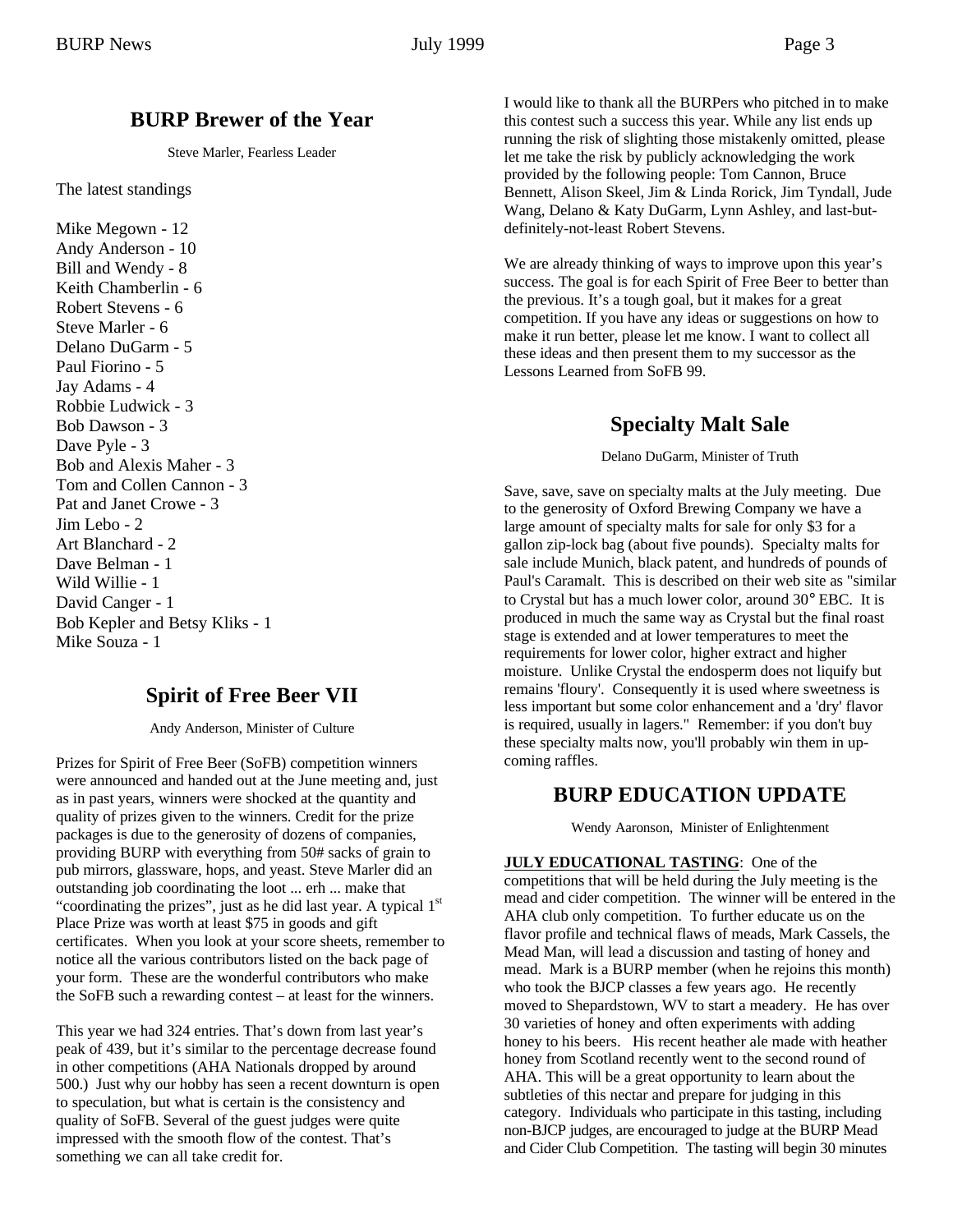before the official start of the meeting. Please arrive by 12:25 p.m.

### **REINHEITSGEBOT EDUCATION SERIES AND BJCP**

**EXAM PREPARATION CLASS UPDATES:** Both of these courses will begin in September. I have finally heard from a critical mass of individuals who are interested in the BJCP class. By conducting these courses simultaneously, BJCP class participants will have the opportunity to further their technical education in the Reinheitsgebot class and be even more prepared to take the BJCP exam. Both courses should be completed by December, and an exam will be scheduled for the end of January. This should give everyone a full month to STUDY, so there should not be any excuses for missing the opportunity to take the exam. Next month's newsletter will have the full schedule and all of the details. If you have questions or would like to ensure your spot in either of these classes, please give me a call at 301-762-6523 or e-mail me at aaronson@burp.org.

# **July's Contest, Part I Mead and Cider**

Andy Anderson, Minister of Culture

Greetings BURPers,

July is our Cider & Mead competition. Bruce Bennett will be running this competition, as I will be out of town. Please bring 2 bottles of your precious entry to the July meeting. As a lot of people do not bottle meads & ciders in standard bottles, nonstandard bottles will be accepted (i.e. Grolsch tops, champagne bottles, etc.) While any cider or mead can win, we will be using the top placing mead in the August AHA Club Only competition entitled "It's a Mead, Mead, Mead, Mead World." So, if you have the highest placing mead, we will ask for an additional 3 bottles to send to the AHA . If you would prefer to have nothing to do with the AHA (meaning: you don't want to part with an additional 3 bottles of your most precious elixir), you will not be forced to enter the AHA's contest.

## **Still**

## **CIDER**

Cider comes from apple juice and optional ingredients such as fruits and spices and comes in a variety of styles. It can be fermented by wine, Champagne, ale, lager or wild yeast. There are several types of ciders. As the name implies, it is not effervescent. Still cider has a light body and crisp apple flavor. Under 7% alcohol, it can be dry to sweet and is a pale yellow color. It must be clear and brilliant with an apple aroma. Sugar adjuncts may be used.

## **Sparkling**

Sparkling cider has many of the same traits as the still variety with the addition of effervescence. There should be no head or foam. It may be force-carbonated. It may be dry to sweet and light to medium in body with a crisp apple taste. The color is clear pale yellow, and must be clear and brilliant. Sugar adjuncts may be used.

This cider has a strong, pronounced apple aroma and a higher level of alcohol, at 8 to 14%. They can be still or sparkling but are usually dry. Carbonation must be natural. Medium to full bodied with some tannins, but no hot alcohol taste. The color is pale to medium yellow. Adjuncts may include white and brown sugars, molasses, and/or raisins. Should use wild or wine yeasts only.

#### **Specialty**

At least 75% apple juice, with the remainder made from any variety of adjuncts. The alcohol content must be below 14%, but any type of yeast can be used in the production.

#### **MEAD**

All meads may be either still or sparkling. A wide range of strengths is also possible.

#### **Traditional Mead**

Honey wine made using honey as the sole source of fermentable sugars---no fruit, spices, or other additions. Honey expression is key, with fresh honey aroma and flavor being the predominant characteristics. Balance between sweetness and acidity or tannin should struck. Varieties indicating honey type may have characteristic flavor or aroma of that variety; examples include orange blossom or tupelo honey.

#### **Melomel**

Mead made with fruit. Honey expression is important, as in traditional mead, but fruit should also be apparent in both aroma and flavor. Color may reflect fruit addition. Balance of sweetness-tartness should still come into play, but with the added dimension of honey-fruit balance. May be either still or sparkling.

#### **Metheglin**

Mead spiced with any of a variety of herbs or spices. Honey expression is still important, but should be augmented by a distinctive aroma and/or flavor of the spices. Balance is key. Spices should be apparent, but neither excessive nor invisible. Blends of spices are common, but should meld well. *[Remember Polly's Rule of Three: Don't use more than three spices, Ed.]*

#### **Braggot**

Cross between beer and mead with a blend of honey and malt providing the fermentables (balance tipped toward honey). Generally unhopped, although sometimes restrained hops may be acceptable. Balance between malt and honey is key. Color may range from pale to

dark brown, depending on the malt varieties used.

#### **Cyser**

Mead made with apple cider. Look for fresh apple expression as well as honey expression. Color generally quite pale.

#### **Pyment**

Mead with grape juice. Color reflects grape variety, as will flavor and aroma. Some diacetyl acceptable. Color generally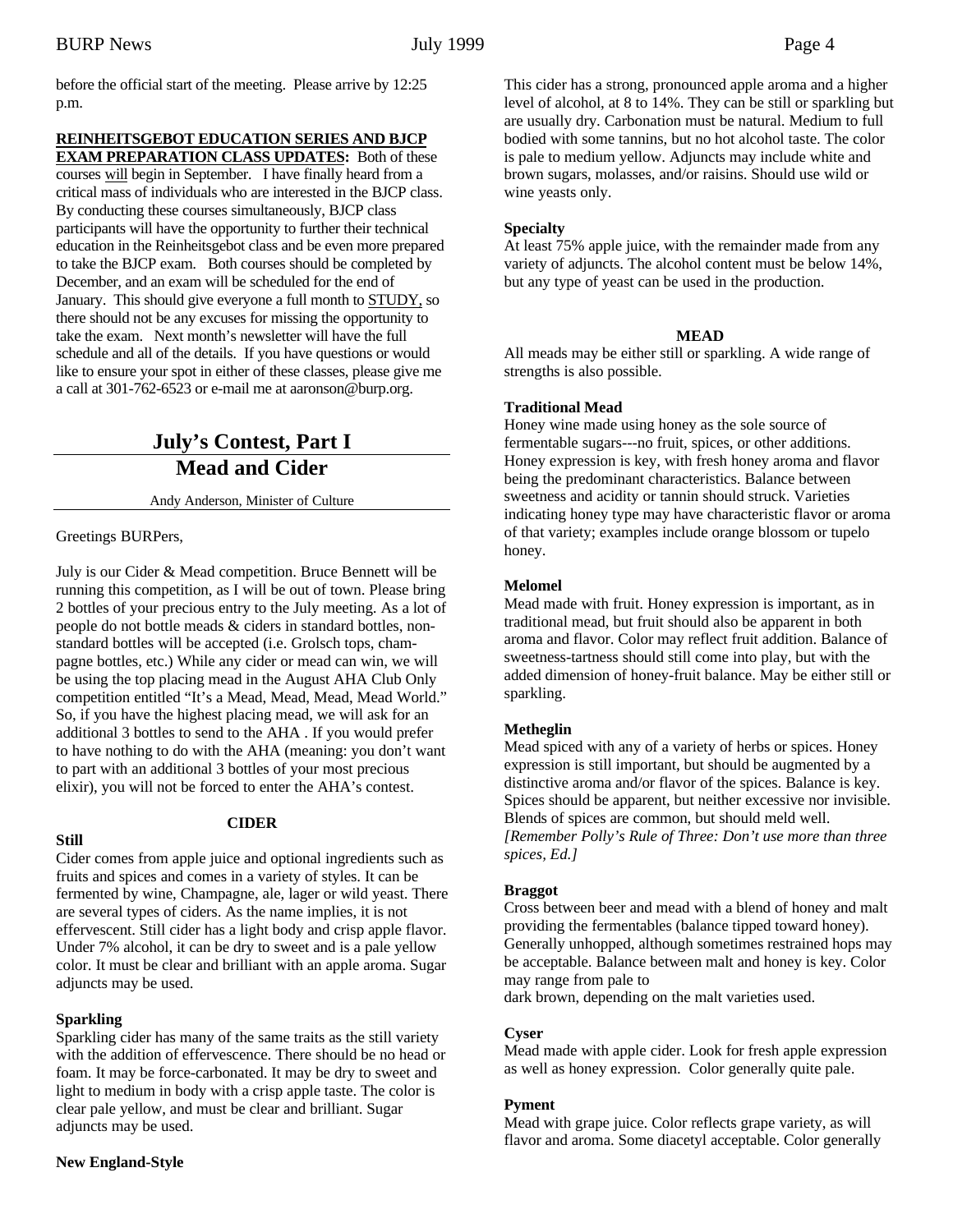either white or pink to purple. Spiced pyment is sometimes labeled "hippocras".

## **July's Contest, Part 2 Brewer Challenge/ Battle of the Sexes Competition**

Steve Marler, Fearless Leader

The July 19th BURP meeting will play host to the first Brewers Challenge Competition and the revival of the Battle of the Sexes. The challenge is to brew a California Common that is as close as possible to Anchor Brewing Company's Steam Beer. Here are the general rules for the competition.

- Entries must have been brewed by a group of two or more people of the same sex.
- Each team must pay a \$5 entry fee and submit 3 bottles.
- Each entry will be judged side by side against Anchor Steam Beer (color, aroma, taste), not by AHA or BJCP style characteristics
- First place will be awarded to the team that brewed a beer most similar to Anchor Steam Beer and to the team that brewed the best tasting California Common as viewed by the judges. The same team may win in both categories.

Good luck to all the entrants.

# **BURP Meeting Report – June 1999**

#### Rick Garvin

A great day for a busy BURP meeting. It was partly sunny with the temperature in the mid-70s. The last few meetings at **Trish** and **Larry Koch's** had been quite sweaty. It was nice to get a reprieve. Trish and Larry have a great back yard for BURP meetings. The gently sloping grassy hill provided lots of space. We needed the space for the groaning chow tables, the SoFB prize pavilion, and the corral of coolers.

With the great success of SoFB again this year we had a recycling problem. What do you do with all of those left over beers? The solution was to bring them to this month's meeting and dispose of them properly. A dozen coolers with iced homebrew were a nice scene. **Delano "Hoarder" DuGarm** had snatched all of the second place and third place beers and had them in a separate cooler. I'm surprised these actually made it all the way to the meeting. Over 300 left over beers were present.

BURPers love food, and there was a lot to love this time around. **A. J. DeLange** had homemade hot pepper pickles that were great. **A. J.** brines them before putting them in a vinegar

pickle. **Jim Tyndall** brought great spare ribs that did not last long. **Ben Schwalb** had a big loaf of homemade bread. **Christine Lewis** brought Artichoke dip and a membership check! **Don Kaliger** brought Bratwurst that were, ahem, impressive and commented upon (strong like bull). **Becky and Dave Pyle** brought a big platter of disappearing egg rolls. **Bob Wright** had some wonderful homemade Greek treats: SPANAKATAMAROKEFTEPHAIKIA. He wrote that down for me. I'll buy raffle tickets for anyone who can bring a food with a legitimate name that is longer than that!! **Jude Wang** brought N. VA Bambi a la Teriyaki (yum!). I enjoyed the homemade pretzels and thank whomever made them.

Beer is good, and it was quite good on Saturday. **A. J. DeLange** had two great Pils'. He stripped the coat of my tongue with "#67," a 67 IBU Pils. Quite nice, if a tad DDRRYY. His second, younger Pils was better balanced and delicious. **Jim Busch** had a nice commercial Alt beer from Victory. It was made with 100% Munich malt and some debittered German chocolate malt. It was very bitter, with lots of hop character and some wintergreen hop aftertaste. It had more body than I expected from an Alt and lots of chocolate toffee aroma. **Jim** said they were going to do some tweaking on the recipe.

**Andy Anderson** distributed ribbons for this year's BURPonly competitions.

The big event for the meeting was the presentation of the SoFB awards. **Steve Marler** had an impressive pile of prizes to distribute **Delano DuGarm** helped allocate the prizes. **Andy Anderson**, the SoFB organizer, took home best of show with his Barley Wine. **Delano DuGarm** won the Belgian category with his Belgian Ale. He'll be brewing this beer at

**Delano** has been implicated in the closure of Blue-n-Gold after he did brewer for a day there. Watch out **Volker**. The prizes were very impressive as well the places the brewer's were from: Wyoming, Texas, and Malta. Brewing for SoFB really does pay. Our sponsors are to be commended and patronized.

Next meeting is the Crab Feast at **Kathy Koch's**. We'll need lots of tables and chairs for this one. Also, please offer to take home a bag of crab trash. This stuff gets stinky.

# **New Members**

Bill Ridgely, Minister of Propaganda

Welcome this month to **Steve Dittman** of Silver Spring (no relation to John Dittmann), **Dave & Beth Newman** of Silver Spring (no relation to Bill & Christie Newman), **Henry Hansen** of Fairfax (no relation to Joy and Nelida Hansen), and **Christine Lewis** (no relation to George Lewis) of Pasadena.

Hope to see you all at upcoming BURP meetings!